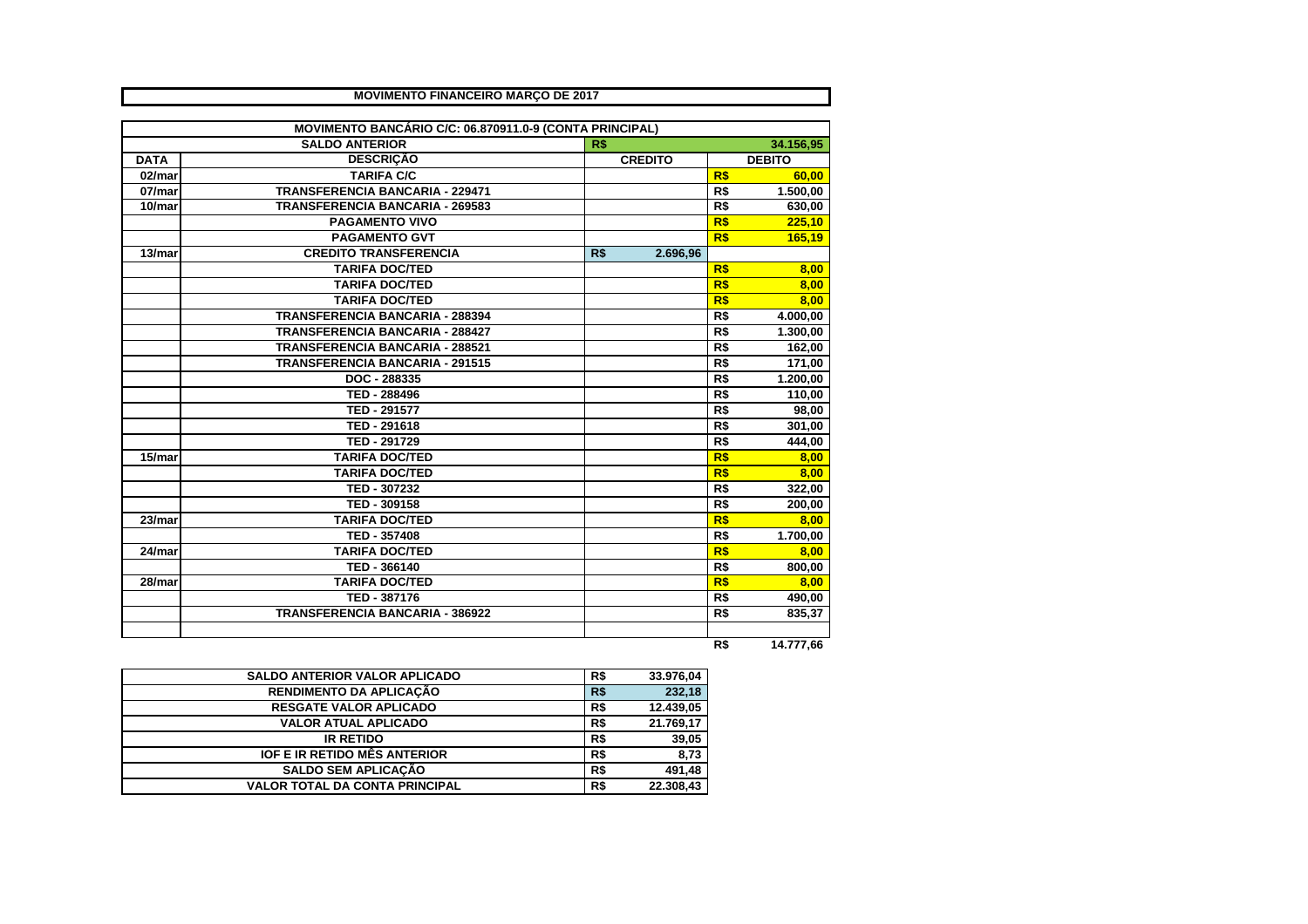| <b>RESUMO MARCO DE 2017</b>           |     |           |
|---------------------------------------|-----|-----------|
| <b>SALDO TOTAL DA CONTA PRINCIPAL</b> | R\$ | 22.308,43 |
| <b>SALDO TOTAL DA CONTA CARTÃO</b>    | R\$ | 2.388,63  |
| <b>SALDO CAIXA DA 1ªRT</b>            | R\$ | 8.023,55  |
|                                       |     |           |
| <b>SALDO TOTAL</b>                    | R\$ | 32.720,61 |

| <b>RESUMO FINACEIRO MARCO DE 2017</b> |     |           |
|---------------------------------------|-----|-----------|
| <b>SALDO ANTERIOR</b>                 | R\$ | 38.341.77 |
| <b>RECEITAS(+)</b>                    | R\$ | 6.980,15  |
| <b>DESPESAS(-)</b>                    | R\$ | 12.601.31 |
| <b>SALDO TOTAL</b>                    | R\$ | 32.720,61 |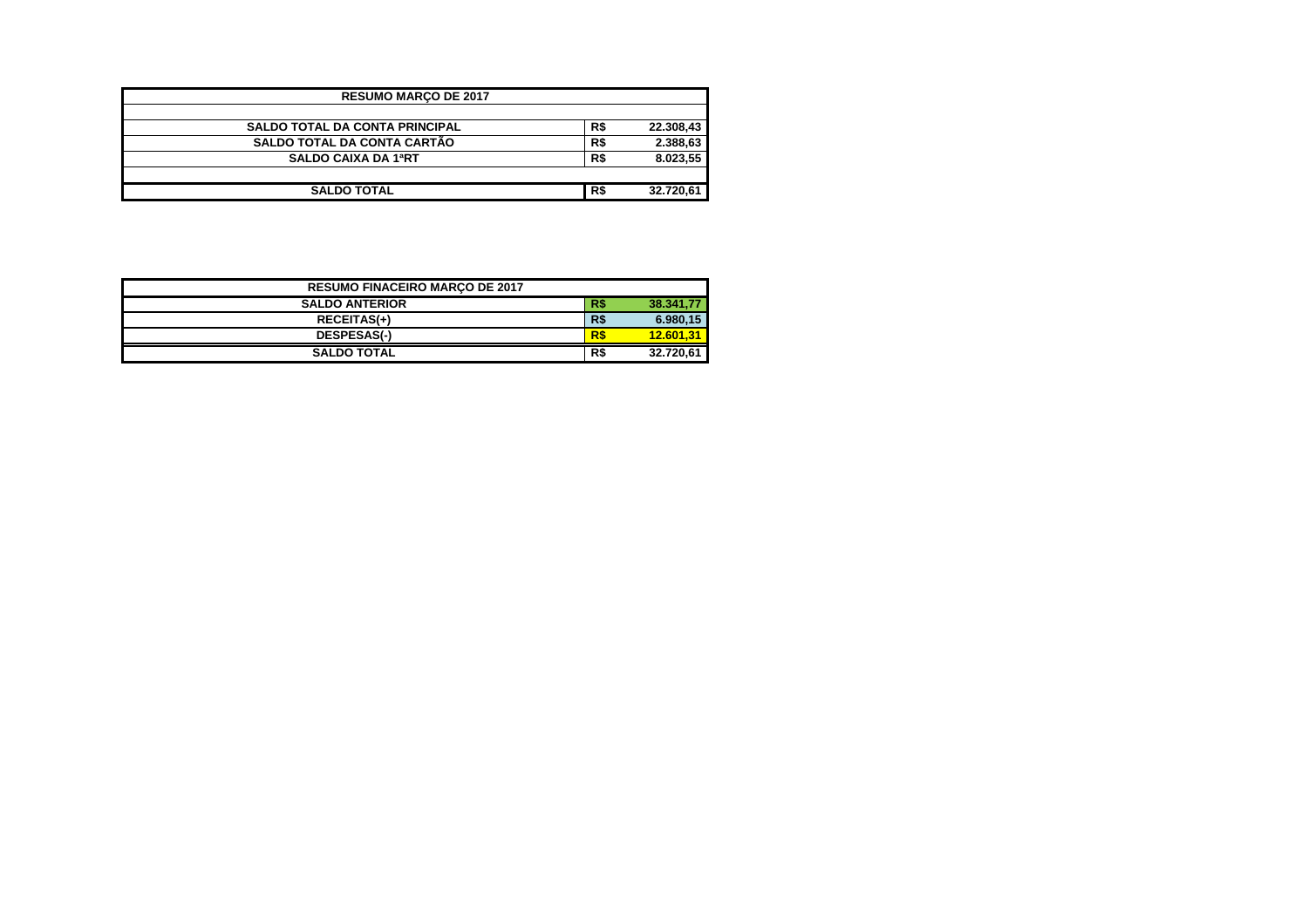|                      | MOVIMENTO BANCÁRIO C/C: 06.338068.0-2 (CONTA CARTÕES) |                  |                |     |               |
|----------------------|-------------------------------------------------------|------------------|----------------|-----|---------------|
|                      | <b>SALDO ANTERIOR</b>                                 | R\$              |                |     | 937,62        |
| <b>DATA</b>          | <b>DESCRICÃO</b>                                      |                  | <b>CREDITO</b> |     | <b>DEBITO</b> |
| 01/mar               | <b>DEPOSITO DIN</b>                                   | R\$              | 25,00          |     |               |
|                      | <b>DEPOSITO DIN</b>                                   | R\$              | 25,00          |     |               |
|                      | <b>DEPOSITO DIN</b>                                   | R\$              | 25,00          |     |               |
|                      | PAGAMENTO TITULO - 169045                             |                  |                | R\$ | 165,00        |
| 02/mar               | <b>DEPOSITO DIN</b>                                   | R\$              | 25,00          |     |               |
|                      | <b>DEPOSITO DIN</b>                                   | $\overline{RS}$  | 25.00          |     |               |
|                      | <b>TARIFA C/C</b>                                     |                  |                | R\$ | 60,00         |
| 03/mar               | <b>DEPOSITO DIN</b>                                   | R\$              | 25,00          |     |               |
|                      | <b>DEPOSITO DIN</b>                                   | $\overline{R\$   | 25,00          |     |               |
|                      | <b>DEPOSITO DIN</b>                                   | R\$              | 25,00          |     |               |
|                      | <b>CREDITO TRANSFERENCIA</b>                          | R\$              | 25,00          |     |               |
|                      | <b>DEPOSITO DIN</b>                                   | R\$              | 26.00          |     |               |
|                      | <b>DEPOSITO DIN</b>                                   | $\overline{RS}$  | 25,00          |     |               |
|                      | <b>DEPOSITO DIN</b>                                   | R\$              | 25,00          |     |               |
| 06/mar               | <b>CREDITO TRANSFERENCIA</b>                          | $\overline{RS}$  | 25,00          |     |               |
|                      | <b>CREDITO TRANSFERENCIA</b>                          | $\overline{RS}$  | 25,00          |     |               |
| 07/mar               | <b>DEPOSITO DIN</b>                                   | R\$              | 25,00          |     |               |
|                      | <b>DEPOSITO DIN</b>                                   | $\overline{RS}$  | 25,00          |     |               |
| 08/mar               | <b>DEPOSITO DIN</b>                                   | R\$              | 25,00          |     |               |
|                      | <b>DEPOSITO DIN</b>                                   | R\$              | 25,00          |     |               |
|                      | <b>DEPOSITO DIN</b>                                   | R\$              | 25,00          |     |               |
|                      | <b>DEPOSITO DIN</b>                                   | R\$              | 25,00          |     |               |
|                      | PAGAMENTO TITULO - 241174                             |                  |                | R\$ | 195,00        |
| $\overline{0}9$ /mar | <b>DEPOSITO DIN</b>                                   | R\$              | 25,00          |     |               |
|                      | <b>DEPOSITO DIN</b>                                   | $\overline{RS}$  | 25,00          |     |               |
|                      | <b>DEPOSITO DIN</b>                                   | R\$              | 25,00          |     |               |
|                      | <b>DEPOSITO DIN</b>                                   | R\$              | 25,00          |     |               |
| 10/mar               | <b>DEPOSITO DIN</b>                                   | R\$              | 25,00          |     |               |
|                      | <b>DEPOSITO DIN</b>                                   | $\overline{R\$   | 25.00          |     |               |
|                      | <b>DEPOSITO DIN</b>                                   | R\$              | 25,00          |     |               |
|                      | <b>CREDITO TRANSFERENCIA</b>                          | $\overline{RS}$  | 50,00          |     |               |
| 13/mar               | <b>DEPOSITO DIN</b>                                   | $\overline{RS}$  | 25,00          |     |               |
|                      | <b>DEPOSITO DIN</b>                                   | $\overline{RS}$  | 25.00          |     |               |
|                      | PAGAMENTO TITULO - 287580                             |                  |                | R\$ | 60,00         |
|                      | PAGAMENTO TITULO - 291104                             |                  |                | R\$ | 45,00         |
| 14/mar               | <b>DEPOSITO DIN</b>                                   | R\$              | 25,00          |     |               |
|                      | <b>DEPOSITO DIN</b>                                   | R\$              | 25,00          |     |               |
|                      | <b>CREDITO TRANSFERENCIA</b>                          | $\overline{R\$}$ | 25.00          |     |               |
|                      | <b>DEPOSITO DIN</b>                                   | R\$              | 25,00          |     |               |
| 15/mar               | <b>DEPOSITO DIN</b>                                   | $\overline{RS}$  | 100,00         |     |               |
|                      | <b>DEPOSITO DIN</b>                                   | R\$              | 25,00          |     |               |
|                      | <b>DEPOSITO DIN</b>                                   | R\$              | 25,00          |     |               |
|                      | TED - 307380                                          |                  |                | R\$ | 200,00        |
| 16/mar               | <b>DEPOSITO DIN</b>                                   | R\$              | 50,00          |     |               |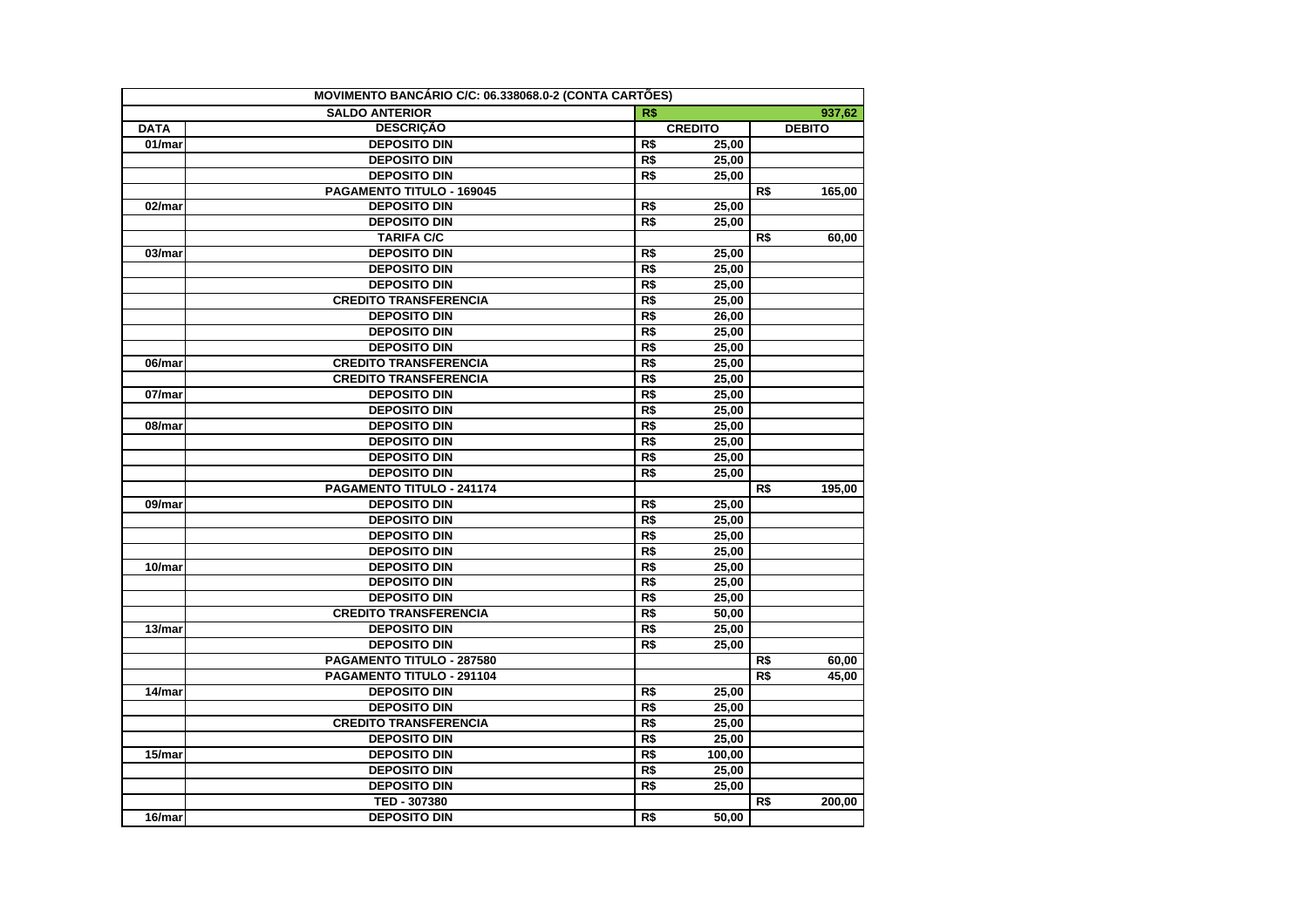|        | <b>CREDITO TRANSFERENCIA</b>                        | R\$                    | 25,00          |     |        |
|--------|-----------------------------------------------------|------------------------|----------------|-----|--------|
|        | <b>CREDITO TRANSFERENCIA</b>                        | R\$                    | 25,00          |     |        |
| 17/mar | <b>DEPOSITO DIN</b>                                 | R\$                    | 25,00          |     |        |
|        | <b>DEPOSITO DIN</b>                                 | R\$                    | 25.00          |     |        |
|        | <b>DEPOSITO DIN</b>                                 | R\$                    | 25,00          |     |        |
| 20/mar | <b>DEPOSITO DIN</b>                                 | R\$                    | 25,00          |     |        |
|        | <b>DEPOSITO DIN</b>                                 | R\$                    | 250,00         |     |        |
| 21/mar | <b>DEPOSITO DIN</b>                                 | $\overline{RS}$        | 25,00          |     |        |
|        | <b>DEPOSITO DIN</b>                                 | R\$                    | 25.00          |     |        |
|        | <b>DEPOSITO DIN</b>                                 | R\$                    | 25,00          |     |        |
|        | <b>DEPOSITO DIN</b>                                 | R\$                    | 25.00          |     |        |
| 23/mar | <b>DEPOSITO DIN</b>                                 | R\$                    | 25,00          |     |        |
|        | <b>DEPOSITO DIN</b>                                 | $\overline{RS}$        | 25,00          |     |        |
|        | <b>DEPOSITO DIN</b>                                 | R\$                    | 25.00          |     |        |
|        | <b>DEPOSITO DIN</b>                                 | R\$                    | 500.00         |     |        |
|        | <b>DEPOSITO DIN</b>                                 | R\$                    | 150,00         |     |        |
|        | <b>DEPOSITO DIN</b>                                 | R\$                    | 25,00          |     |        |
|        | <b>DEPOSITO DIN</b>                                 | R\$                    | 25,00          |     |        |
|        | <b>DEPOSITO DIN</b>                                 | R\$                    | 25,00          |     |        |
|        | <b>DEPOSITO DIN</b>                                 | R\$                    | 25.00          |     |        |
|        | TED DEPOSITO - 003870                               | R\$                    | 75,00          |     |        |
|        | <b>DEPOSITO DIN</b>                                 | R\$                    | 25,00          |     |        |
|        | <b>DEPOSITO DIN</b>                                 | R\$                    | 25,00          |     |        |
|        | <b>DEPOSITO DIN</b>                                 | $\overline{RS}$        | 25.00          |     |        |
|        | <b>DEPOSITO DIN</b>                                 | R\$                    | 50.00          |     |        |
|        | <b>DEPOSITO DIN</b>                                 | R\$                    | 50,00          |     |        |
|        | <b>DEPOSITO DIN</b>                                 | R\$                    | 225,00         |     |        |
|        | PAGAMENTO TITULO - 354437                           |                        |                | R\$ | 105,00 |
| 24/mar | <b>DEPOSITO DIN</b>                                 | R\$                    | 25.00          |     |        |
|        | <b>DEPOSITO DIN</b>                                 | R\$                    | 25,00          |     |        |
|        | <b>DEPOSITO DIN</b>                                 | R\$                    | 25,00          |     |        |
|        | <b>DOC ELETRONICO</b>                               | $\overline{RS}$        | 25,00          |     |        |
| 27/mar | <b>DEPOSITO DIN</b>                                 | R\$                    | 25.00          |     |        |
|        | <b>CREDITO TRANSFERENCIA</b>                        | $\overline{R\$}$       | 25,00          |     |        |
|        | <b>CREDITO TRANSFERENCIA</b>                        | R\$                    | 25,00          |     |        |
|        | <b>DOC ELETRONICO</b>                               | R\$                    | 25,00          |     |        |
|        | <b>DEPOSITO DIN</b>                                 | $\overline{RS}$        | 25,00          |     |        |
|        | <b>DEPOSITO DIN</b>                                 | R\$                    | 25,00          |     |        |
| 28/mar | <b>DEPOSITO DIN</b>                                 | R\$                    | 25.00          |     |        |
|        | <b>DEPOSITO DIN</b>                                 | R\$                    | 175,00         |     |        |
|        | <b>DEPOSITO DIN</b>                                 | R\$                    | 25,00          |     |        |
|        | <b>DEPOSITO DIN</b>                                 | R\$                    | 25.00          |     |        |
|        | <b>DEPOSITO DIN</b>                                 | R\$                    | 100,00         |     |        |
|        | <b>CREDITO TRANSFERENCIA</b><br><b>DEPOSITO DIN</b> | R\$<br>$\overline{RS}$ | 25,00          |     |        |
|        | <b>DEPOSITO DIN</b>                                 | $\overline{RS}$        | 50,00<br>50.00 |     |        |
|        | <b>DEPOSITO DIN</b>                                 | R\$                    | 25,00          |     |        |
|        |                                                     |                        |                |     |        |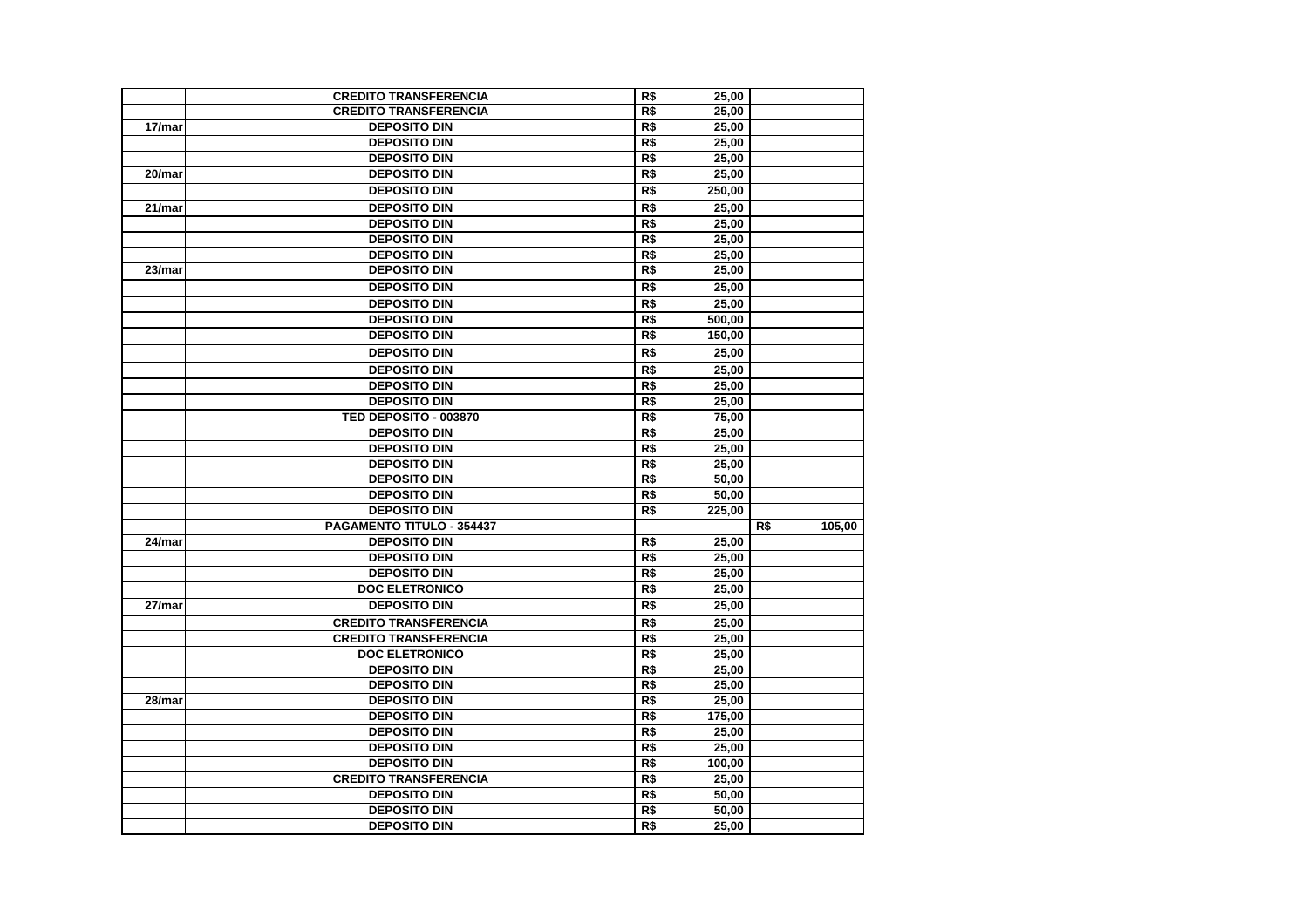| 29/mar | <b>DEPOSITO DIN</b>       | R\$        | 100,00   |     |          |
|--------|---------------------------|------------|----------|-----|----------|
|        | <b>DEPOSITO DIN</b>       | R\$        | 25,00    |     |          |
|        | <b>DEPOSITO DIN</b>       | R\$        | 50,00    |     |          |
|        | PAGAMENTO TITULO - 390884 |            |          | R\$ | 1.170,00 |
| 30/mar | <b>DEPOSITO DIN</b>       | R\$        | 50,00    |     |          |
|        | TED DEPOSITO - 005302     | R\$        | 50,00    |     |          |
|        | <b>DOC ELETRONICO</b>     | R\$        | 25,00    |     |          |
|        | <b>DOC ELETRONICO</b>     | R\$        | 25,01    |     |          |
| 31/mar | <b>DEPOSITO DIN</b>       | R\$        | 50,00    |     |          |
|        | TED DEPOSITO - 007469     | R\$        | 25,00    |     |          |
|        | <b>DEPOSITO DIN</b>       | R\$        | 25,00    |     |          |
|        | TED - 407756              |            |          | R\$ | 600,00   |
|        |                           |            |          |     |          |
|        |                           |            |          |     |          |
|        |                           |            |          |     |          |
|        |                           | <b>R\$</b> | 4.051,01 | R\$ | 2.600.00 |

| -------<br><b>IUIAL</b><br>OAL. | R\$ | 388 |
|---------------------------------|-----|-----|
|                                 |     |     |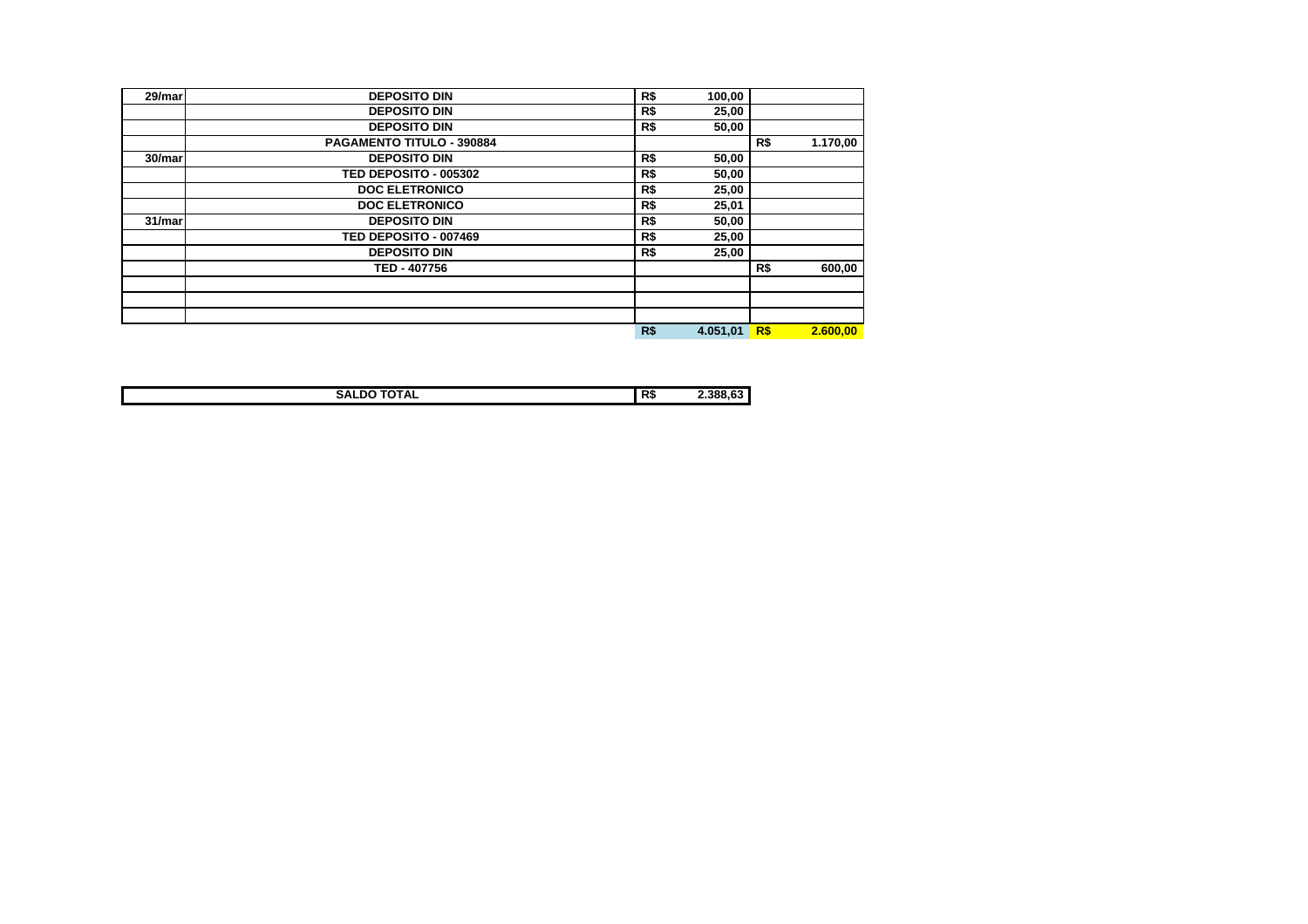|             | <b>MOVIMENTO DE CAIXA 1ª RT</b>           |                     |         |                 |                |                 |               |
|-------------|-------------------------------------------|---------------------|---------|-----------------|----------------|-----------------|---------------|
|             | <b>SALDO ANTERIOR</b>                     |                     |         | R\$             |                |                 | 3.247,20      |
| <b>DATA</b> | <b>DESCRIÇÃO</b>                          | DOC.                | N°      |                 | <b>CREDITO</b> |                 | <b>DEBITO</b> |
| 07/mar      | TRANSFERENCIA BANCARIA - 229471           |                     |         | R\$             | 1.500,00       |                 |               |
|             | <b>MANUTENÇÃO DA SEDE</b>                 | <b>CUPOM FISCAL</b> | 45468   |                 |                | R\$             | 29,90         |
|             | <b>MANUTENÇÃO DA SEDE</b>                 | <b>NOTA FISCAL</b>  | 216865  |                 |                | R\$             | 90,10         |
|             | <b>MATERIAL REFORMA DA SEDE</b>           | <b>CUPOM FISCAL</b> | 11510   |                 |                | R\$             | 24,60         |
|             | <b>MATERIAL REFORMA DA SEDE</b>           | <b>CUPOM FISCAL</b> | 11505   |                 |                | R\$             | 137,50        |
| 09/mar      | LIMPEZA, PINTURA E MANUTENÇÃO DA SEDE     | <b>RECIBO</b>       | 1036    |                 |                | R\$             | 1.350,00      |
|             | <b>MANUTENÇÃO DA SEDE</b>                 | <b>NOTA FISCAL</b>  | 54187   |                 |                | R\$             | 29,75         |
|             | <b>MANUTENÇÃO DA SEDE</b>                 | <b>NOTA FISCAL</b>  | 1804    |                 |                | R\$             | 33,00         |
|             | <b>MTL APOIO CULTURAL</b>                 | <b>NOTA FISCAL</b>  | 678     |                 |                | R\$             | 231,60        |
|             | <b>MTL APOIO CULTURAL</b>                 | <b>COMPROVANTE</b>  | 654     |                 |                | R\$             | 115,00        |
|             | RETIRADA DE ENTULHO DA SEDE               | <b>RECIBO</b>       | 1037    |                 |                | R\$             | 670,00        |
| 10/mar      | <b>TRANSFERENCIA BANCARIA - 269583</b>    |                     |         | R\$             | 630,00         |                 |               |
|             | <b>MATERIAL REFORMA DA SEDE</b>           | <b>NOTA FISCAL</b>  | 53517   |                 |                | R\$             | 12,90         |
|             | <b>MTL APOIO CULTURAL</b>                 | <b>NOTA FISCAL</b>  | 279613  |                 |                | R\$             | 55,60         |
|             | <b>MTL APOIO CULTURAL</b>                 | <b>COMPROVANTE</b>  | 655     |                 |                | R\$             | 8,00          |
|             | <b>MTL APOIO CULTURAL</b>                 | <b>CUPOM FISCAL</b> | 19084   |                 |                | R\$             | 20,90         |
|             | <b>CURSO DE AVALIADORES - GOMBUSTIVEL</b> | <b>NOTA FISCAL</b>  | 14495   |                 |                | R\$             | 120,02        |
| 11/mar      | <b>CURSO DE AVALIADORES - REFEIÇÃO</b>    | <b>NOTA FISCAL</b>  | 6048    |                 |                | $\overline{RS}$ | 29,00         |
|             | <b>CURSO DE AVALIADORES - REFEIÇÃO</b>    | <b>NOTA FISCAL</b>  | 3876    |                 |                | R\$             | 22,00         |
|             | <b>CURSO DE AVALIADORES - REFEIÇÃO</b>    | <b>RECIBO</b>       |         |                 |                | R\$             | 20,00         |
|             | <b>CURSO DE AVALIADORES - GOMBUSTIVEL</b> | <b>NOTA FISCAL</b>  | 210058  |                 |                | R\$             | 150,00        |
|             | <b>CURSO DE AVALIADORES - REFEIÇÃO</b>    | <b>CUPOM FISCAL</b> | 12335   |                 |                | R\$             | 20,00         |
| 12/mar      | <b>CURSO DE AVALIADORES - DIARIA</b>      | <b>NOTA FISCAL</b>  | 7559    |                 |                | R\$             | 110,00        |
|             | <b>CURSO DE AVALIADORES - REFEICÃO</b>    | <b>NOTA FISCAL</b>  | 479     |                 |                | R\$             | 52,00         |
|             | <b>CURSO DE AVALIADORES - REFEIÇÃO</b>    | <b>NOTA FISCAL</b>  | 40333   |                 |                | R\$             | 24,00         |
|             | <b>CURSO DE AVALIADORES - REFEIÇÃO</b>    | <b>NOTA FISCAL</b>  | 467     |                 |                | R\$             | 98,00         |
|             | <b>CURSO DE AVALIADORES - DIARIA</b>      | <b>NOTA FISCAL</b>  | 2017449 |                 |                | R\$             | 88,00         |
| 13/mar      | TRANSFERENCIA BANCARIA - 288394           |                     |         | R\$             | 4.000,00       |                 |               |
|             | TRANSFERENCIA BANCARIA - 288427           |                     |         | R\$             | 1.300,00       |                 |               |
|             | TRANSFERENCIA BANCARIA - 288521           |                     |         | R\$             | 162,00         |                 |               |
|             | <b>TRANSFERENCIA BANCARIA - 291515</b>    |                     |         | R\$             | 171,00         |                 |               |
|             | DOC - 288335                              |                     |         | R\$             | 1.200,00       |                 |               |
|             | TED - 288496                              |                     |         | R\$             | 110,00         |                 |               |
|             | TED - 291577                              |                     |         | R\$             | 98,00          |                 |               |
|             | TED - 291618                              |                     |         | R\$             | 301,00         |                 |               |
|             | TED - 291729                              |                     |         | $\overline{R$}$ | 444,00         |                 |               |
|             | <b>MATERIAL REFORMA DA SEDE</b>           | <b>CUPOM FISCAL</b> | 11792   |                 |                | R\$             | 82,20         |
|             | <b>MATERIAL REFORMA DA SEDE</b>           | <b>CUPOM FISCAL</b> | 11790   |                 |                | R\$             | 511,07        |
| 14/mar      | <b>BANNER FECARS</b>                      | <b>NOTA FISCAL</b>  | 1068    |                 |                | R\$             | 220,00        |
|             | <b>MATERIAL REFORMA DA SEDE</b>           | <b>CUPOM FISCAL</b> | 11844   |                 |                | R\$             | 80,00         |
|             | <b>ALIMENTAÇÃO FECARS</b>                 | <b>CUPOM FISCAL</b> | 274813  |                 |                | R\$             | 789,72        |
|             | <b>COMBUSTIVEL FECARS</b>                 | <b>CUPOM FISCAL</b> | 517239  |                 |                | R <sub>s</sub>  | 100,00        |
| 15/mar      | TED - 307232                              |                     |         | R\$             | 322.00         |                 |               |
|             | TED - 309158                              |                     |         | R\$             | 200,00         |                 |               |